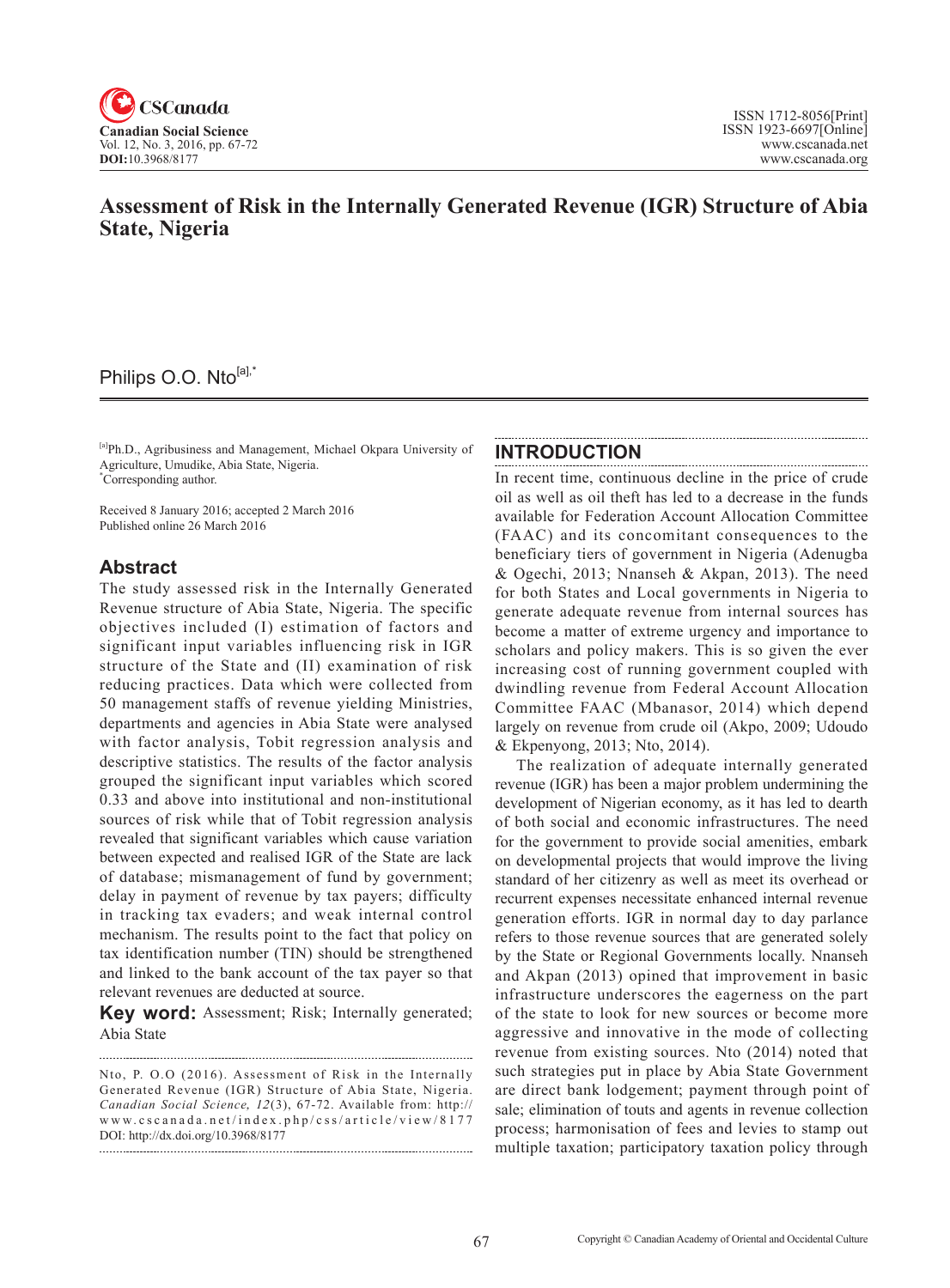the establishment of institutions like Ministerial Revenue Coordinating Committee (MRCC), State Internally Generated Revenue Committee and State Revenue Summit, that formulate and approve tax and revenue policies for the State.

However, despite these initiatives, strategies and efforts of government, IGR in the state has not improved. There is a huge negative variance between budgeted amount and actual generated revenue as indicated in Table 1 for 2009-2013 fiscal years.

**Table 1 Budgetary Targets and Actual IGR for Years 2009-2013**

|      | Year Budgetary amount $(N)$ | Actual amount $(N)$ | <b>Variance</b>                     |
|------|-----------------------------|---------------------|-------------------------------------|
| 2009 | 7, 132, 515, 994            | 6, 762, 692, 282    | 369, 823, 712                       |
| 2010 | 9, 338, 602, 187            | 6, 882, 559, 491    | 2, 456, 042, 696                    |
| 2011 | 11, 200, 288, 344           | 10, 491, 120, 400   | 709, 167, 94                        |
| 2012 | 22, 202, 318, 470           | 11, 141, 467, 399   | 11, 060, 851, 071                   |
| 2013 | 37, 964, 633, 410           |                     | 11, 784, 131, 564 26, 180, 501, 846 |

Source: *Published Abia State Financial Statements (2009-2013).*

The realization of budgetary target of 18 billion naira in the 2014 fiscal year from unorganised and informal sources like licenses, fees and fines, taxes, earnings from economic activities and miscellaneous sources (Eze et al., 2004) seems a mirage in view of high risk level associated with these local sources of generating revenue as observed in the highlighted period (Nto, 2014). Akpo (2009) identified the major components of risk structure that inhibit the actualisation of the set targets from the above sources as lack of reliable statistics and data base. This is complicated by fraud and corruption on the part of revenue collecting institutions. Despite several government mechanisms, revenue collectors still engage in fraudulent practices such as diverting government revenue to personal accounts as well as creating multiplicity of tax structure in the state. Available statistics reveal that over 70% of the ancillary taxes, levies and fines collected through IGR do not get into the government coffers while about 500 of such fees and levies existed in the state (Nto, 2014). In the same vein, Mbanasor (2014) observed that mismanagement and misappropriation of state government fund act as discouragement to tax paying community from compliance with internal revenue policy regime. Also, Abiola and Asiweh (2012) supported that diversion of generated fund, delay in remittance of the generated revenue to the state treasury and difficulty in identifying tax evaders for legal action as inhibitors to realise adequate internal lygenerated revenue.

In Nigeria, a state government especially that of Abia State that has about three major economic vibrant cities is supposed to be partners to the federal government in national development and thus are required to generate enough internally generated revenue to enable them carry out their statutory developmental projects. But with these vagaries in revenue framework in Abia State, it may be difficult to meet with the state revenue target. This presents a research lacuna. As such, the need for a study of this nature to assess risk in the internally generated revenue structure of Abia State. Basically, to actualize revenue target from sustainable sources demands that considerations be given to options for improving state's revenue generating capacity. In the light of the foregoing, the specific objectives were to: (i) estimate factors and significant input variables influencing risk in IGR structure of the state and (ii) examine risk reducing practices.

## **1. METHODOLOGY**

The study which was conducted in Abia State employed data from both primary and secondary sources. The primary data were collected using structured and pretested questionnaire administered on 50 management staffs of various revenue yielding Ministries, Department and Agencies (MDAs). Their choice was in line with the stakeholder theory incorporating an inside-out perspective where management becomes the focal point in deciding strategy for risk management. These members of management staff were purposively selected to provide useful and relevant information and data required for the study. However, the secondary data were elicited from the records of Ministry of Finance and Board of Internal Revenue between 2000-2014 fiscal years. The period selected was post military administration which provided for a more sustainable revenue and fiscal policy framework. In the course of data analysis, objective I was actualised using factor analysis also called principal company analysis and validated with Tobit regression analysis while objective II was analysed using descriptive statistics.

Factor Analysis was employed in identifying input variables influencing Variance (risk) between budgetary target and actual IGR in the State. The principal component method of factor analysis with varimaxrotation and factor loading of 0.33 was used. Therefore, variables with factor loading of less than 0.33 were discarded (Ashley et al., 2006; Madukwe, 2004). The principal component factor analysis model is stated thus:

| $Yl = a11Xl + a12X2 +  + a1nXn$ , | (1) |
|-----------------------------------|-----|
| $Y2 = a21X1 + a22X2 +  + a2nXn$ , | (2) |
| $Y3 = a31X1 + a32X2 +  + a3nXn$ , | (3) |
| $* = *$                           |     |
| $* - *$                           |     |
|                                   |     |

$$
Yn = an1X1 + an2X2 + \dots + annXn
$$
 (4)  
Where:

*Y*1, Y2 …*Yn* = observed group variables which constitute risk factors between budgetary target and actual

 $W$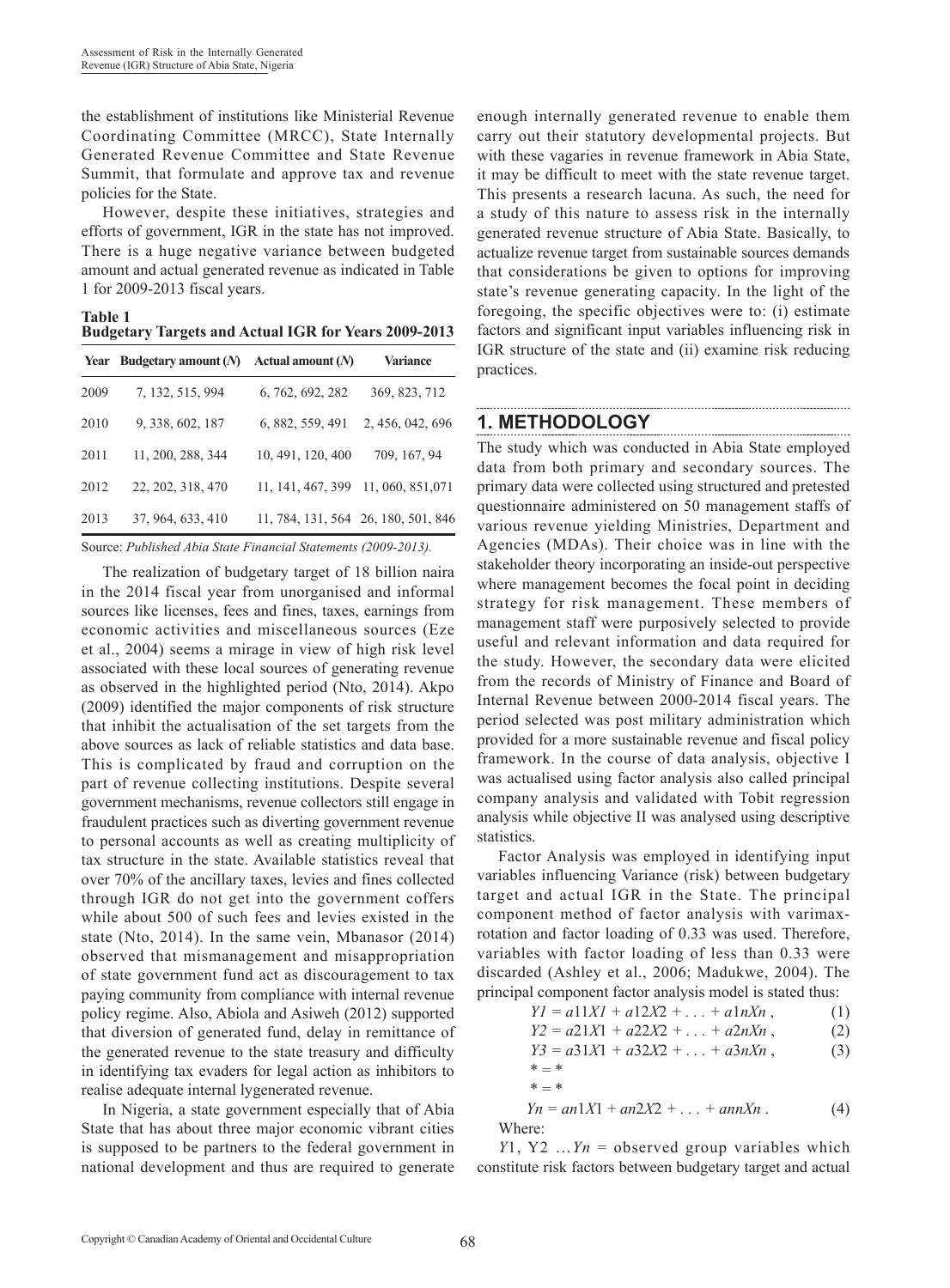IGR in the State.  $a1 - an =$  factor loadings or correlation coefficients while  $X_1, X_2, \ldots, X_n$  = input variables that enhance Variance (risk) between budgetary target and actual IGR in the State.

To model the determinants of level of budgetary variation in the study area, a Tobit regression model was used. This model (Chow, 1983; Maddala, 1983) has found several empirical applications in literature (Adesina & Baidu-Forson, 1995; Adesina, 1996; Holloway et al., 2004; Nkamleu, 2007). The dependent variable is level of budgetary variation, which was censored at zero. After factor scores are determined through principal component method, further analysis was performed using Tobit regression analysis. Tobit regression analysis is used to avoid the censoring bias that Ordinary Least Squares could generate (Chow & Fury, 2000; Nto et al., 2013). At Tobit censored at zero was used because the level of adoption smaller than zero was not observed. The Tobit approach conserves degrees of freedom and is relevant in this case where the independent variables have a continuous effect on the dependent variable.

Since the level of budgetary variation cannot be negative (the threshold is zero), the dependent variable can be written using an index function approach as;

$$
I^*_{i} = \beta^T X_i + \varepsilon i \tag{5}
$$

$$
Y_i = 0 \text{ if } I^*_{i} \le T , \tag{6}
$$

$$
Y_i = 1 \text{ if } I^* \ge T. \tag{7}
$$

Where  $Y_{i}$  represents a limited dependent variable which simultaneously measures probability and the intensity of budgetary variation, *I*\**<sup>i</sup>* is an underlying latent variable that indexes level of budgetary variation. *T* is an observed threshold level, *X* is the vector of independent variables affecting the probability and intensity of variation,  $\beta^T$  is a vector of parameters to be estimated, and εi is the error term. If the non-observed value of *I*\**i* is greater than *T*, the observed variable *T* becomes a continuous function of the independent variables, and 0 otherwise. For the generalized case, the value of the log likelihood function is given as:

$$
Y=f(X_1, X_2, X_3, X_4, X_5, X_6, X_7, X_8, X_9, X_{10}, \varepsilon).
$$
 (8) Where:

*Y*= Variation (risk) between budgetary target and actual IGR.

*X*1= Lack of data base

 $X_2$ = Corruption among revenue officials.

 $X_3$ = Multiple fees and levies

*X*4= Mismanagement of state fund by government.

 $X_5$ = Delay in payment by tax payers

 $X_6$ = Weak legal framework

 $X_7$ = Difficulty in tracking tax evaders

 $X_8$ = Over dependency on FAAC

 $X_9$ = Weak internal control mechanism

 $X_{10}$ = Poor logistics

*e* = error term

Variables  $X_1$ -  $X_{10}$  were obtained through ranking between 1 and 5. The score 1 means the lowest rating and 5 means the highest rating. The respondents ranked the variables in that order.

# **2. RESULTS AND DISCUSSION**

The report of the factor and Tobit regression analyses were presented in this section.

#### **Table 2**

**Varimax-Rotated Factors That Enhance Risk Between Budgetary Target and Actual IGR in the Area**

| <b>Perceived variables</b><br>$\bf No$    |             | <b>Factor 1 Factor 2</b> |
|-------------------------------------------|-------------|--------------------------|
| $X_1$ Lack of data base                   |             | $0.656***$ -0.470***     |
| $X_2$ Corruption among revenue officials  | $0.527***$  | $-0.041$                 |
| $X_3$ Multiple fees and levies            |             | $0.186$ $0.343***$       |
| $X_4$ Mismanagement of fund by government | $0.389***$  | 0.012                    |
| $X_5$ Delay in payment by tax payers      |             | $0.527***$ -0.405***     |
| $X_6$ Weak legal framework                |             | $0.132$ $0.249$          |
| $X_7$ Difficulty tracking tax evaders     |             | $-0.605***$ $-0.491***$  |
| $X_{\rm s}$ Over dependency on FAAC       | 0.005       | $0.480***$               |
| $X_0$ Weak internal control mechanism     | $-0.478***$ | $-0.280$                 |
| $X_{10}$ Poor logistics                   | 0.242       | $-0.047$                 |

*Note.* Calculated from field survey data 2015.

Table 2 presents the varimax-rotated factors that enhance variation between budgetary target and realised IGR in the area. The input variables are grouped into two factors namely institutional factor and non-institutional factor. Institutional factor is those variables that can be controlled by the government institution charged with the responsibility of revenue collection. Two factors were abinitio extracted based on the response of the respondents. Only variables with factor loading of 0.33 and above at 10% over lapping variance were used in grouping the factors (Ashley et al., 2006; Panneerselvam, 2013). Variables that loaded in only one factor were viewed to have the highest influence in determining the variance between budgetary target and realised IGR. Thus,  $X_2$ ,  $X_3$ ,  $X_4$ ,  $X_8$  and  $X_9$  made the highest contribution in determining risk level between the realised IGR and expected. Besides, variables that loaded in the two factors such as  $X_1, X_5$  and  $X_7$  made lower impact while those that scored less that 0.33 as in the case of  $X_6$  and  $X_{10}$  were discarded because they made no significant impact (Enete & Amusa, 2010) hence belonged to no factor .

In forming the factors, Kessler (2006) stated that each factor is giving a denomination based on the set of variables with similar characteristics. This procedure was adopted in grouping the variables into two major factors. The institutional factors include lack of data base; weak internal control mechanism; over dependency on FAAC and difficulty in tracking evaders. While non-institutional are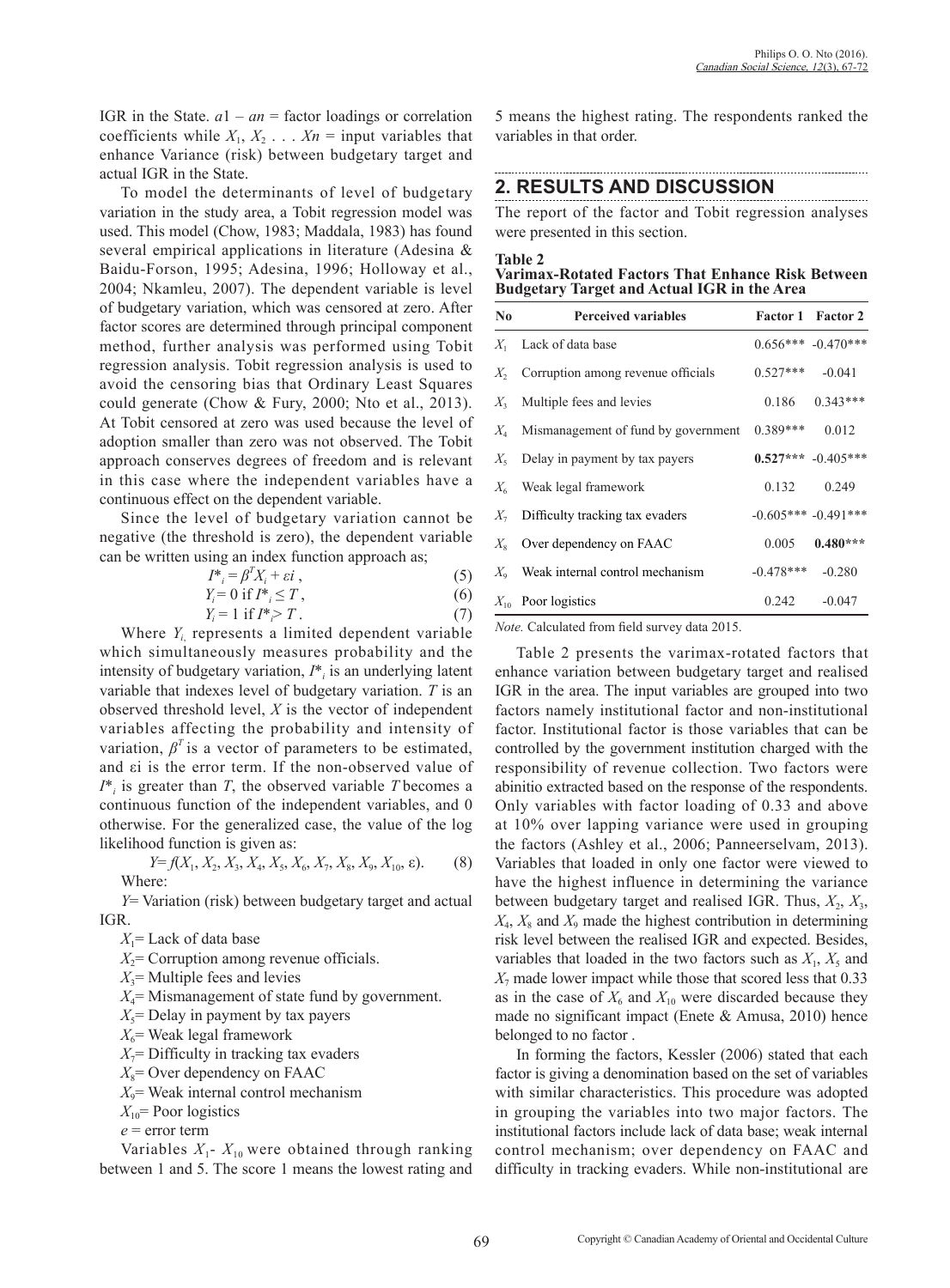those like corruption among revenue officials; multiplicity of fees and levies collected by others like revenue agents; mismanagement of funding by government and delay in payment by tax payers. The above result could not provide basis for policy recommendation that will help to reduce the gap between expected and realised IGR hence, all the variables were further subjected to confirmatory analytical test using Tobit regression model.

The result of the analysis is presented in Table 3. According to the table, the Chi-square value of 14.87 was highly significant at 1.00% level of probability indicating best fit of the model used. The result also exhibited high  $R^2$  of 0.7077 hence, about 70% of the variables considered in the model explained variation between expected and realised IGR in the area for the period under consideration.

**Table 3** 

**Tobit Regression Estimate of the Determinants of Variation Between Budgetary Target and Actual IGR in the Area**

| <b>Variables</b>                           | Coefficient        | Std. error         | <i>T</i> -value |
|--------------------------------------------|--------------------|--------------------|-----------------|
| Constant                                   | $1.40\times10^{8}$ | $9.10\times10^{7}$ | 1.54            |
| Lack of data base $(X_1)$                  | 4813053            | 1561064            | $3.08***$       |
| Corruption among revenue officials $(X_2)$ | 8641145            | 5625262            | 1.54            |
| Multiplicity of fees and levies $(X_3)$    | 972497.4           | 4335167            | 0.22            |
| Mismanagement of funds government $(X_4)$  | 6392232            | 1806414            | $3.55***$       |
| Delay in payment by tax payers $(X_5)$     | 9521317            | 4777711            | 1.99*           |
| Weak legal framework $(X_6)$               | 7747817            | 4937879            | 1.56            |
| Difficulty in tracking tax evaders $(X_7)$ | 4125798            | 1726855            | $2.39**$        |
| Over dependency of FAAC $(X_s)$            | 2300630            | 5830490            | 0.39            |
| Weak internal control mechanism $(X_9)$    | 6535074            | 1143754            | $5.27***$       |
| Poor logistics $(X_{10})$                  | 6740185            | 5318291            | $-1.27$         |
| $LR$ chi <sup>2</sup>                      | $14.87***$         |                    |                 |
| Pseudo $R^2$                               | 0.7077             |                    |                 |

Source: Calculated from field survey data 2015.

*Note.* \*\*\*, \*\* and \* are significant level at 1%; 5% and 10%, respectively.

The coefficient for lack of data base was positively significant at 1% probability. This implies that any increase in lack of data base will lead to widening gap between budgetary (expected) and realised IGR. Lack of database of all taxable adults and assets in the State has aided tax evasion and led to loss of revenue to government in any particular fiscal year. Abia State does not have statistics of all taxable buildings (both commercial and residential) vehicles of different types, factories, farms, economic activities in the area etc. hence budget proposals on IGR are set arbitrarily. Akpo (2009) observed that lack of data base is a major handicap to revenue collections as many business and self-employed persons do not keep books of account on all their transactions or any records to enable revenue authorities accurately assess their worth for tax purposes

Table 3 also revealed that variable  $X_4$  i.e. mismanagement of funding by government was positively related to variation between expected and realised IGR at 1% probability level. The implication is that increase tax payer's money mismanaged by government will lead to increase in gap between budgeted and realized IGR. Nto (2014) noted that mismanagement of funding due to the high level of corruption among government officials is a major disincentive to payment of relevant taxes, fees and

levies. When government does not leave up to expectation in the provision of basic infrastructures like street light, good roads, potable water, hospitals, sanitation, security etc. tax payers will be discouraged from voluntary tax compliance.

Furthermore, the result in Table 3 also depicted that coefficient of delay in payment by revenue payers  $(X_5)$ was positively significant at 10% probability level. Most taxable adult deliberately refused to pay taxes or delay to pay until they have need for public transaction where presentation of tax clearance is made a prerequisite. Nto (2014) noted that apart from civil servants, whose taxes are deducted at source, all other tax payers are actually reluctant to pay tax except when compelled to do so. Also difficulty in tracking evaders is also positively related to variation between budgeted IGR and actual. The table shows that the coefficient was significant at 5% probability level. This is consistent with apriori expectation as the revenue collecting institutions of the State does not have adequate tracking devices to apprehend tax evaders. This is consistent with the earlier report on lack of data base in the State revenue collection platform.

According to Abiola and Asiweh (2012) increased tax evasion could be attributed to use of poor working devices, inadequate staffing of the tax collecting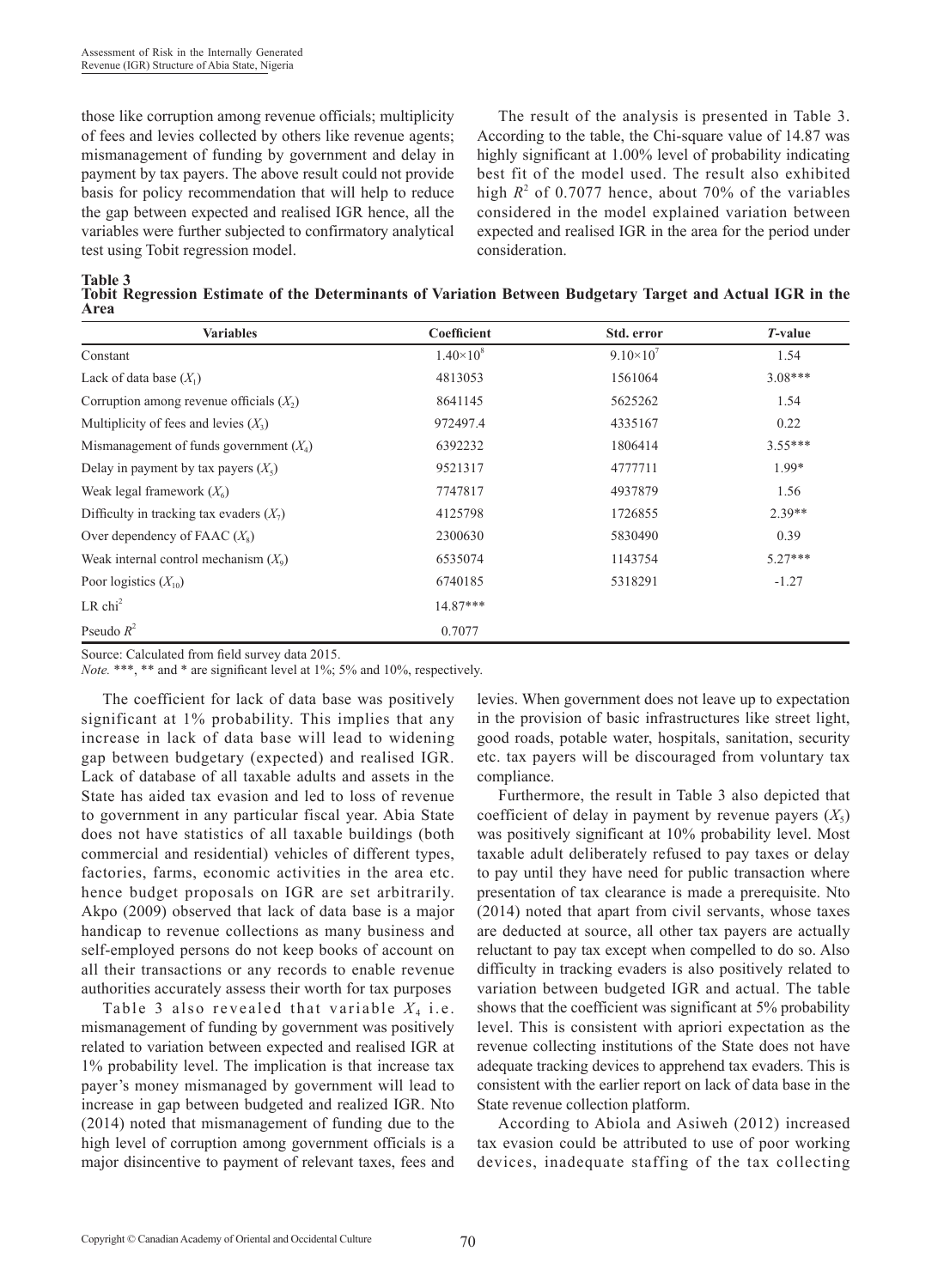organisation, poor funding, bad access road to the interior of the rural areas, poor enlightenment etc..

Table 3 further depicted that weak internal control mechanism had positive coefficient at 1% probability level. This implies that increase in weak internal control mechanism will lead to increase in variation between expected and realised IGR. The institutions in charge of revenue collections do not fully automate the process and procedure of payment hence creating loophole for diversion of fund into private pockets. This is in line with Nto (2014) which observed that 70% of the IGR are diverted by the revenue agents and officials because of poor revenue collection platform.

Table 4 summarised and presented appropriate methods of reducing the variation between budgeted and realised IGR in Abia State of Nigeria.

### **Table 4**

**Strategies Adopted in Reducing Variation Between Budgeted and Realised IGR in the Area**

| Strategies adopted                        |    | <b>Frequency Percentage</b> |
|-------------------------------------------|----|-----------------------------|
| Computerisation and automation of process | 50 | 100                         |
| Strong legal framework                    | 42 | 84                          |
| Provision of adequate logistics           | 45 | 90                          |
| Strong political will                     | 28 | 56                          |
| Realistic budgeting of IGR                | 40 | 80                          |
| Use of banks                              | 50 | 100                         |
| Adequate staff incentive                  | 35 | 70                          |
| Provision of basic infrastructure         | 38 | 76                          |
| Public enlightenment                      | 20 | 40                          |

Source: Calculated from Field Survey data 2015.

*Note.* Multiple responses recorded.

According to Table 4, all the respondents (100%) were of the view that variation between budgeted and realised IGR can be reduced through computerisation and automation of the payment process as well as use of bank respectively. Effective use of modern computerised and automation systems of revenue collection makes computation, tax audit and collection easy (Akpo 2009). Nto 2015 noted that full automation of payment procedure and direct bank lodgements are the keys to enhancing revenue in Abia State rather than payment by cash through revenue agents. Bank lodgements makes collection easy and also help government to capture and confirm payments made instantly.

Table 4 also depicted that significant proportion (90% and 84%) of the respondent observed that the gap between budgeted and actual IGR could be bridged through government's provision of adequate logistics and strong legal framework respectively. Revenue collection officials need adequate logistics such as patrol vehicles for tax inspection; computers; as well as fund for public enlightenment and advertisement etc.. Also, strong and reliable legal system makes prosecution of tax invaders faster and less cumbersome to the revenue officials. Table 4 also shows that 80%, 76% and 70% of the respondents also noted that risk in revenue generation can be reduced through realistic budgeting, provision of basic infrastructure by government and adequate staff incentive respectively. Nto (2014) noted that the budget proposal should be based on realistic assumption predication on extant statistics.

Mbanasor (2015) observed that the provision of basic amenities through proper management of tax payers' money act as further encouragement to tax paying community to comply with internal revenue policy regime of government.

### **CONCLUSION**

The study estimated factors influencing risk in IGR structure of Abia State and also examined appropriate risk reducing practices adopted in the area. Factor and Tobit regression analysis were used to analyse data collected from 50 staffs of revenue yielding ministries, departments and agencies. The result of the Tobit regression analysis indicated that lack of data base, mismanagement of fund by government and weak internal control mechanism were significant at 1% probability level thus point towards serious policy implication even as they also made useful impact through their loading on the determination of the various factors. The results point to the fact that policy on tax identification number (TIN) should be strengthened. Taxable adult in this bracket should beas a matter of compulsion link it to their bank account number and bank verification number (BVN) so that payable revenues are deducted at source immediately it is due.

Secondly, government should take steps to embark on asset enumeration using a reputable consultant so that all assets are captured in the database of BIR and Ministry of Finance as this will assist in realistic budgeting.

Also, all payment procedures should be fully automated to avoid leakages and policy on direct bank payment should be further strengthened. Revenue collected should be utilised by the government to develop physical infrastructures that have direct bearing on the life of the people. Such physical infrastructure should carry such boldly written inscription as "THIS IS YOUR MONEY". Also, government should set up special tribunal to prosecute revenue defaulters. The tribunal should comprise of lawyers and accountants who are conversant with tax and other revenue process and procedure.

### **REFERENCES**

Abiola, J., & Asiweh, M. (2012). Impact of tax administration on government revenue in a developing economy—A case of Nigeria. *International Journal of Business and Social Sciences, 3*(8).